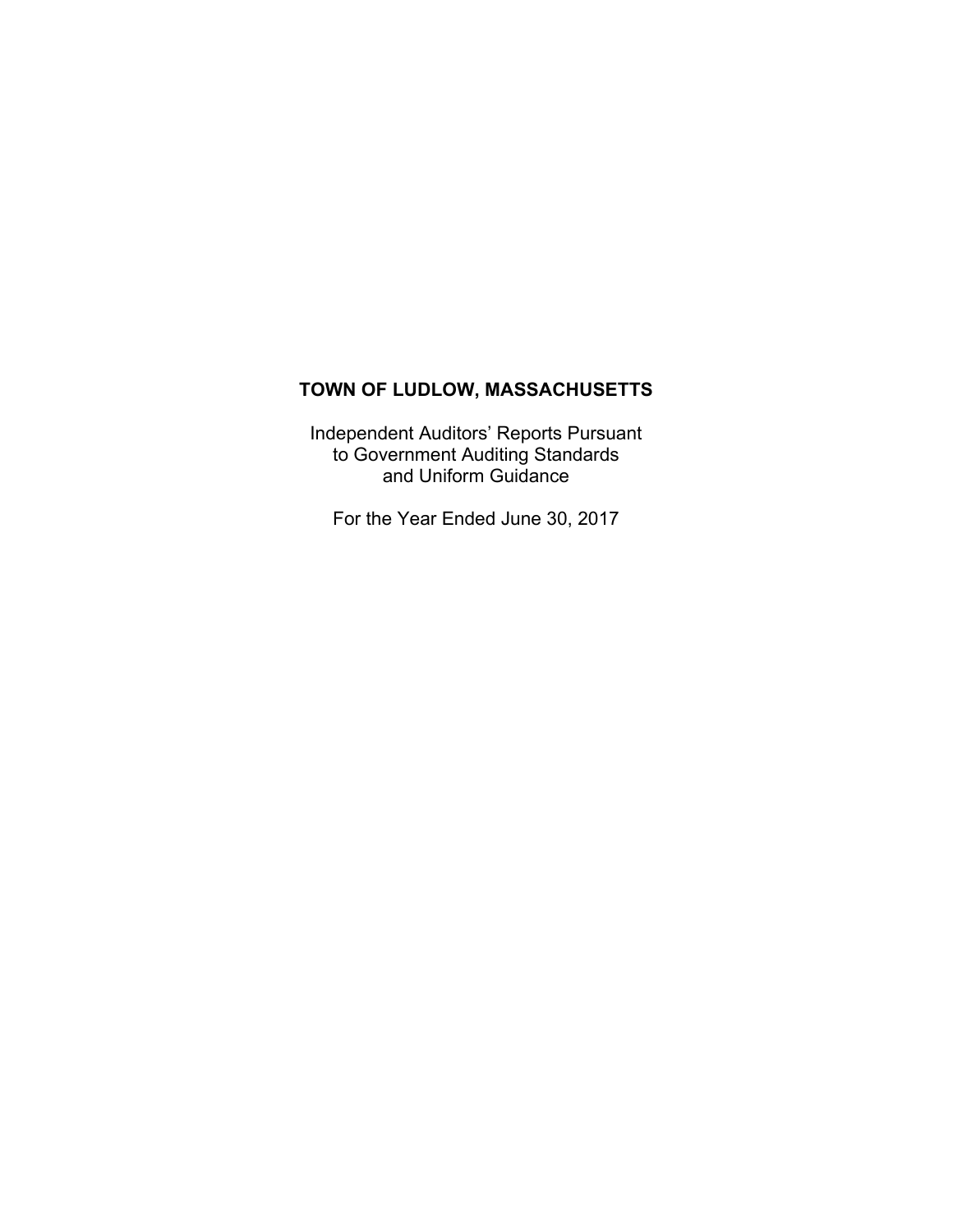# TABLE OF CONTENTS

|                                                                                                                                                                                                                 | <b>PAGE</b>    |
|-----------------------------------------------------------------------------------------------------------------------------------------------------------------------------------------------------------------|----------------|
| REPORT ON INTERNAL CONTROL OVER FINANCIAL<br>REPORTING AND ON COMPLIANCE AND OTHER<br>MATTERS BASED ON AN AUDIT OF FINANCIAL<br>STATEMENTS PERFORMED IN ACCORDANCE WITH<br><b>GOVERNMENT AUDITING STANDARDS</b> |                |
| REPORT ON COMPLIANCE FOR EACH MAJOR FEDERAL<br>PROGRAM; REPORT ON INTERNAL CONTROL OVER<br>COMPLIANCE; AND REPORT ON SCHEDULE OF<br>EXPENDITURES OF FEDERAL AWARDS REQUIRED<br>BY THE UNIFORM GUIDANCE          | 3              |
| Schedule of Expenditures of Federal Awards                                                                                                                                                                      | $\overline{7}$ |
| Notes to Schedule of Expenditures of Federal Awards                                                                                                                                                             | 8              |
| <b>Schedule of Findings and Questioned Costs</b>                                                                                                                                                                | 9              |
| <b>Corrective Action Plan</b>                                                                                                                                                                                   | 12             |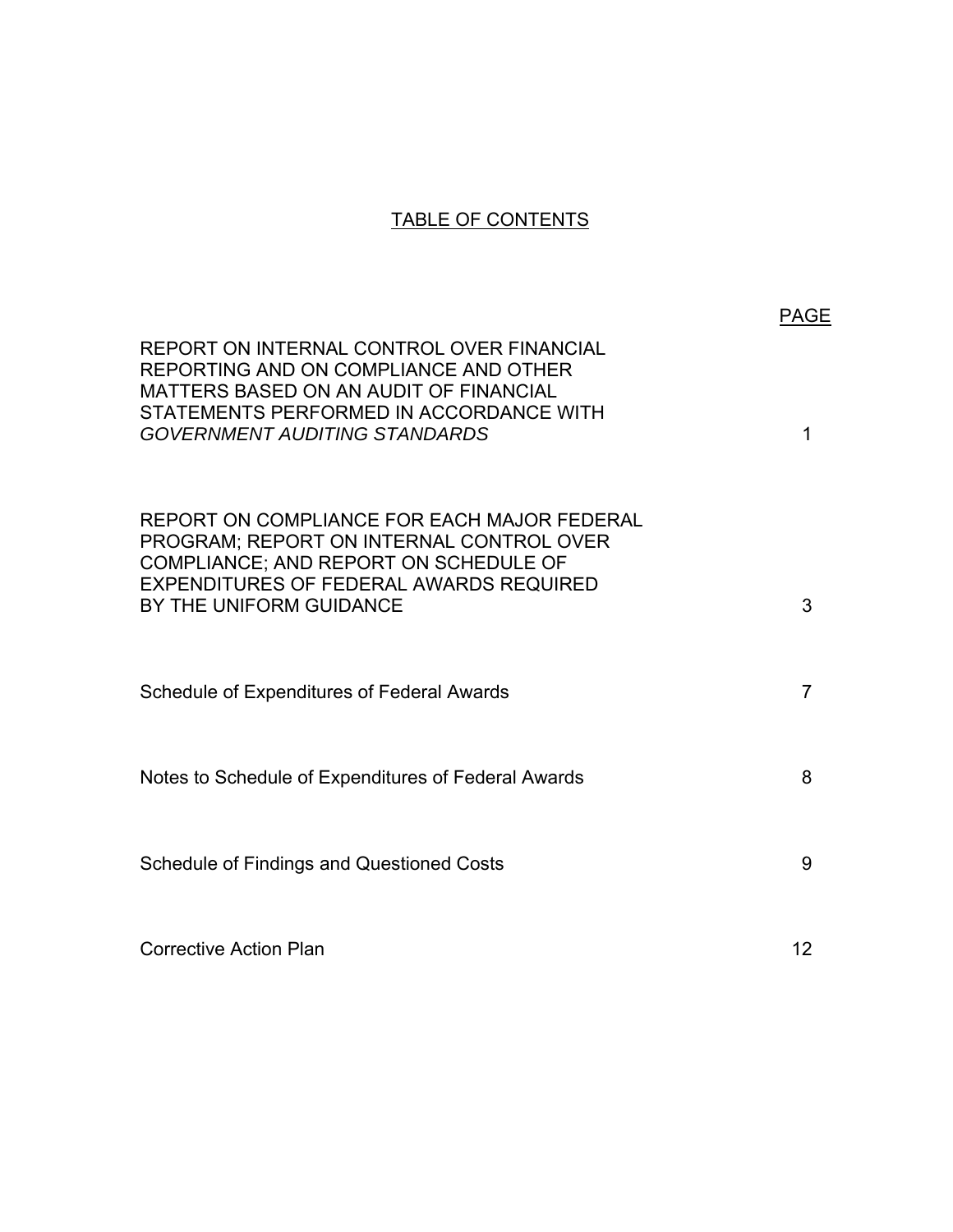

101 Munson Street Suite 120 Greenfield, MA 01301 (413)773-5405 phone (413)773-7304 fax melansonheath.com

Additional Offices:

Nashua, NH Manchester, NH Andover, MA Ellsworth, ME

# REPORT ON INTERNAL CONTROL OVER FINANCIAL REPORTING AND ON COMPLIANCE AND OTHER MATTERS BASED ON AN AUDIT OF FINANCIAL STATEMENTS PERFORMED IN ACCORDANCE WITH *GOVERNMENT AUDITING STANDARDS*

#### Independent Auditors' Report

**Selectboard** Town of Ludlow, Massachusetts

We have audited, in accordance with the auditing standards generally accepted in the United States of America and the standards applicable to financial audits contained in *Government Auditing Standards* issued by the Comptroller General of the United States, the financial statements of the governmental activities, the business-type activities, each major fund, and the aggregate remaining fund information of the Town, as of and for the year ended June 30, 2017, and the related notes to the financial statements, which collectively comprise the Town's basic financial statements, and have issued our report thereon dated June 7, 2018.

#### **Internal Control Over Financial Reporting**

In planning and performing our audit of the financial statements, we considered the Town's internal control over financial reporting (internal control) to determine the audit procedures that are appropriate in the circumstances for the purpose of expressing our opinions on the financial statements, but not for the purpose of expressing an opinion on the effectiveness of the Town's internal control. Accordingly, we do not express an opinion on the effectiveness of the Town's internal control.

A *deficiency in internal control* exists when the design or operation of a control does not allow management or employees, in the normal course of performing their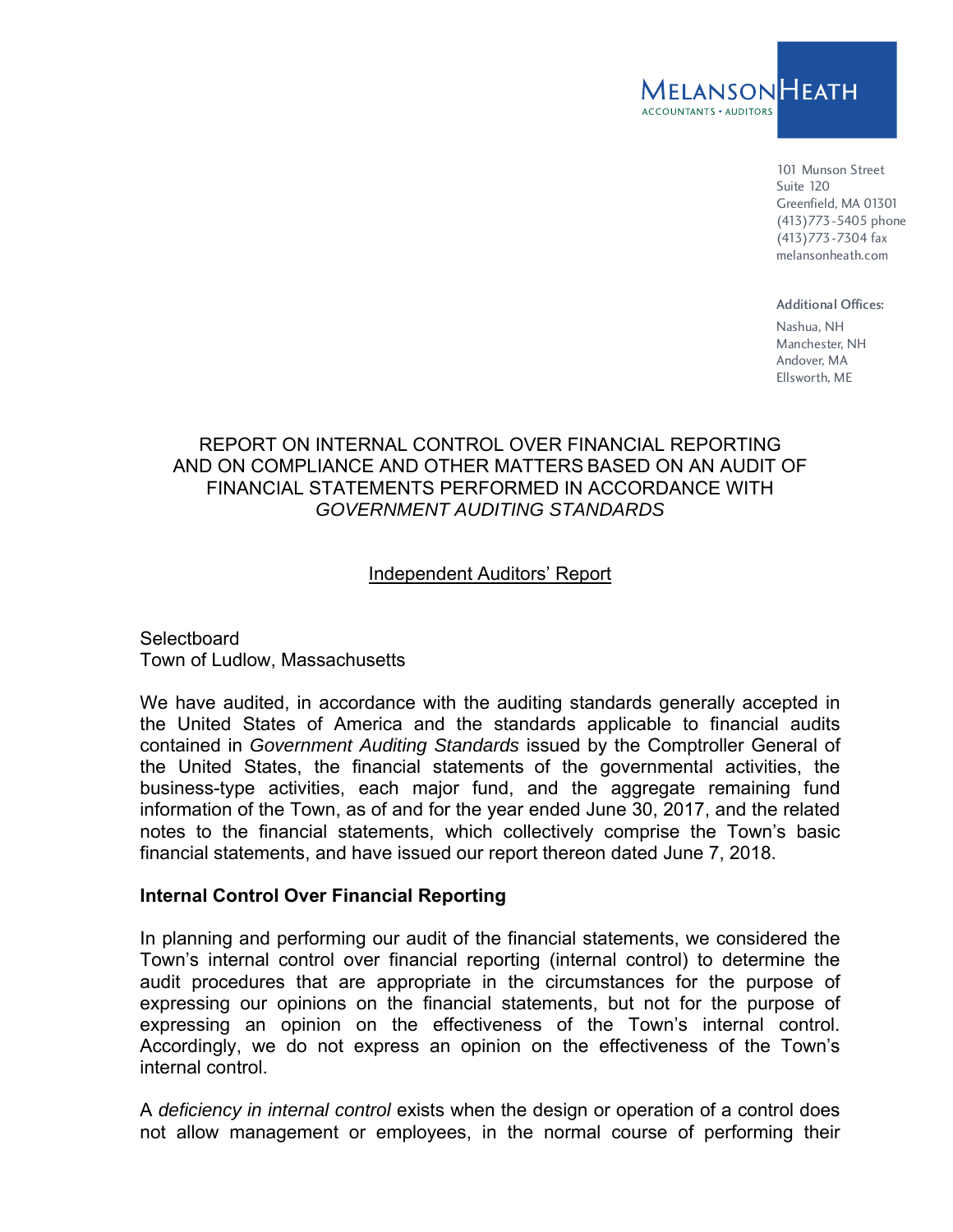assigned functions, to prevent, or detect and correct, misstatements on a timely basis. A *material weakness* is a deficiency, or a combination of deficiencies, in internal control, such that there is a reasonable possibility that a material misstatement of the entity's financial statements will not be prevented, or detected and corrected on a timely basis. A *significant deficiency* is a deficiency, or a combination of deficiencies, in internal control that is less severe than a material weakness, yet important enough to merit attention by those charged with governance.

Our consideration of internal control was for the limited purpose described in the first paragraph of this section and was not designed to identify all deficiencies in internal control that might be material weaknesses or significant deficiencies. Given these limitations, during our audit we did not identify any deficiencies in internal control that we consider to be material weaknesses. However, material weaknesses may exist that have not been identified.

#### **Compliance and Other Matters**

As part of obtaining reasonable assurance about whether the Town's financial statements are free from material misstatement, we performed tests of its compliance with certain provisions of laws, regulations, contracts, and grant agreements, noncompliance with which could have a direct and material effect on the determination of financial statement amounts. However, providing an opinion on compliance with those provisions was not an objective of our audit, and accordingly, we do not express such an opinion. The results of our tests disclosed no instances of noncompliance or other matters that are required to be reported under *Government Auditing Standards*.

#### **Purpose of this Report**

The purpose of this report is solely to describe the scope of our testing of internal control and compliance and the results of that testing, and not to provide an opinion on the effectiveness of the entity's internal control or on compliance. This report is an integral part of an audit performed in accordance with *Government Auditing Standards* in considering the entity's internal control and compliance. Accordingly, this communication is not suitable for any other purpose.

Melanson Heath

June 7, 2018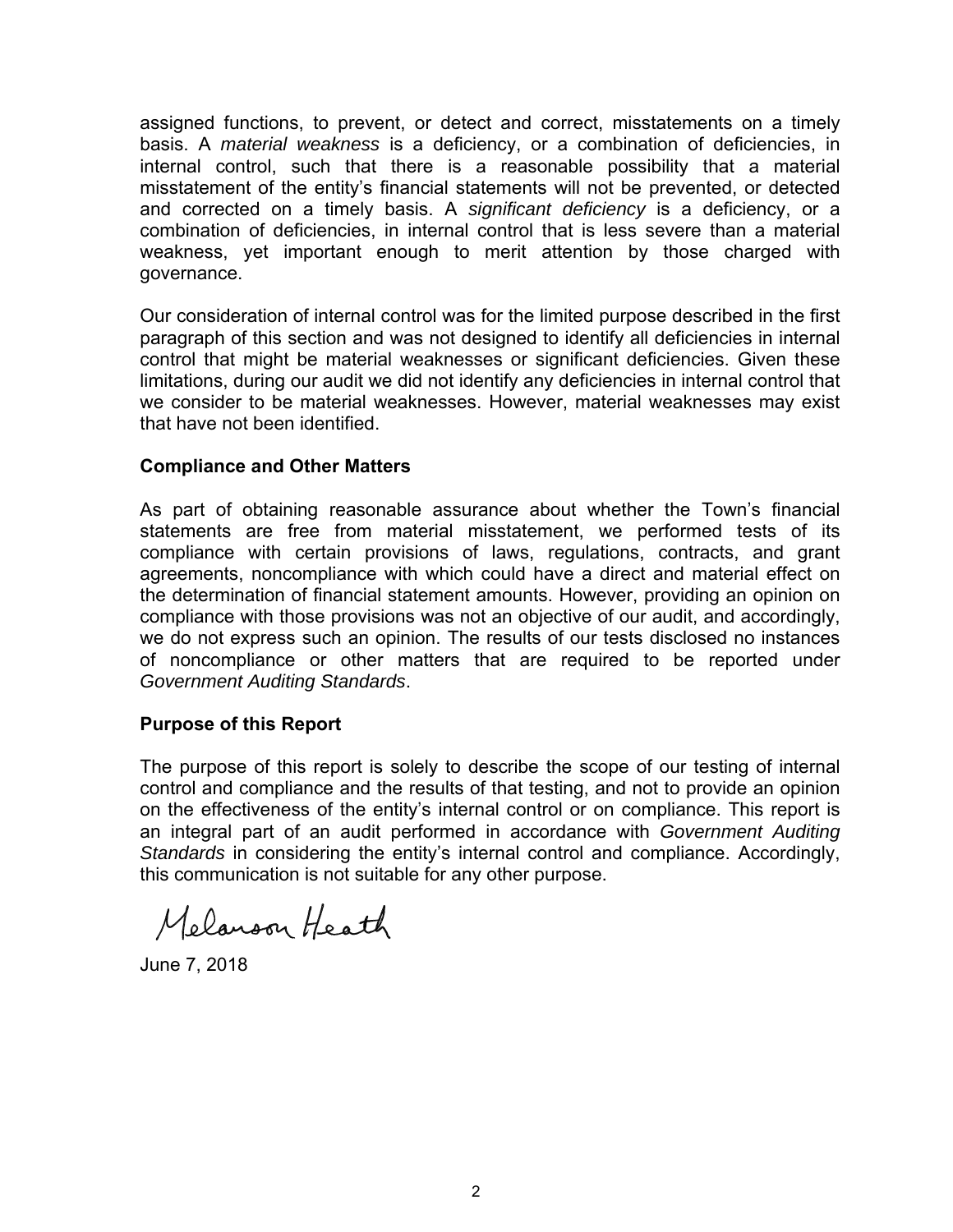

101 Munson Street Suite 120 Greenfield, MA 01301 (413)773-5405 phone (413)773-7304 fax melansonheath.com

Additional Offices:

Nashua, NH Manchester, NH Andover, MA Ellsworth, ME

# REPORT ON COMPLIANCE FOR EACH MAJOR FEDERAL PROGRAM; REPORT ON INTERNAL CONTROL OVER COMPLIANCE; AND REPORT ON SCHEDULE OF EXPENDITURES OF FEDERAL AWARDS REQUIRED BY THE UNIFORM GUIDANCE

Independent Auditors' Report

**Selectboard** Town of Ludlow, Massachusetts

#### **Report on Compliance for Each Major Federal Program**

We have audited the Town's compliance with the types of compliance requirements described in the *OMB Compliance Supplement* that could have a direct and material effect on each of Town's major federal programs for the year ended June 30, 2017. The Town's major federal programs are identified in the Summary of Auditors' Results section of the accompanying schedule of findings and questioned costs.

#### **Management's Responsibility**

Management is responsible for compliance with federal statutes, regulations, and the terms and conditions of its federal awards applicable to its federal programs.

#### **Auditors' Responsibility**

Our responsibility is to express an opinion on compliance for each of the Town's major federal programs based on our audit of the types of compliance requirements referred to above. We conducted our audit of compliance in accordance with auditing standards generally accepted in the United States of America; the standards applicable to financial audits contained in *Government Auditing Standards*, issued by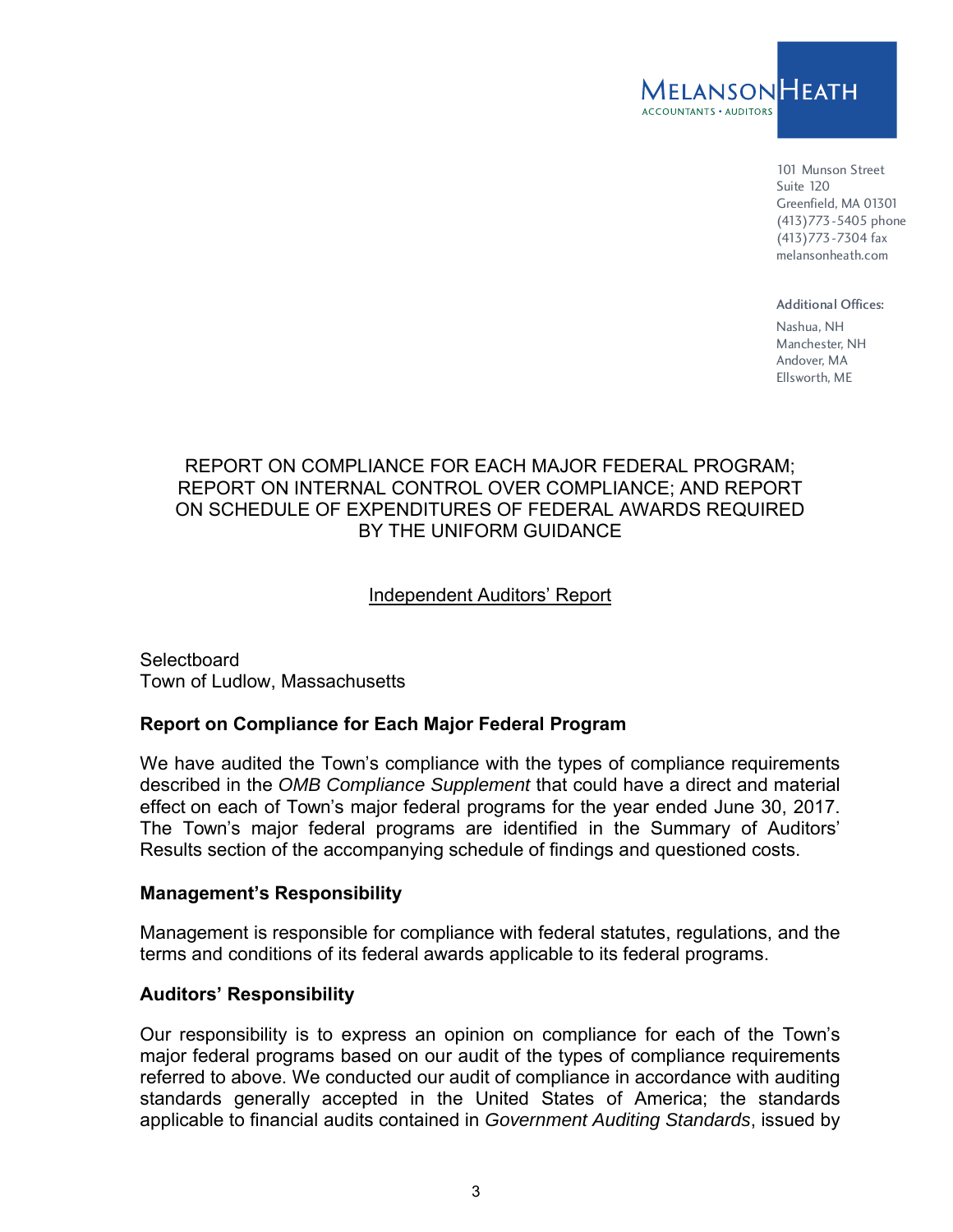the Comptroller General of the United States; and the audit requirements of Title 2 U.S. Code of Federal Regulations Part 200, *Uniform Administrative Requirements, Cost Principles, and Audit Requirements for Federal Awards* (Uniform Guidance). Those standards and the Uniform Guidance require that we plan and perform the audit to obtain reasonable assurance about whether noncompliance with the types of compliance requirements referred to above that could have a direct and material effect on a major federal program occurred. An audit includes examining, on a test basis, evidence about the Town's compliance with those requirements and performing such other procedures as we considered necessary in the circumstances.

We believe that our audit provides a reasonable basis for our opinion on compliance for each major federal program. However, our audit does not provide a legal determination of the Town's compliance.

# **Opinion on Each Major Federal Program**

In our opinion, the Town complied, in all material respects, with the types of compliance requirements referred to above that could have a direct and material effect on each of its major federal programs for the year ended June 30, 2017.

## **Other Matters**

The results of our auditing procedures disclosed an instance of noncompliance, which is required to be reported in accordance with the Uniform Guidance and which is described in the accompanying schedule of findings and questioned costs as item 2017-001. Our opinion on each major federal program is not modified with respect to this matter.

The Town's response to the noncompliance finding identified in our audit is described in the accompanying schedule of findings and questioned costs and corrective action plan. The Town's response was not subjected to the auditing procedures applied in the audit of compliance and, accordingly, we express no opinion on the response.

# **Report on Internal Control Over Compliance**

Management of the Town is responsible for establishing and maintaining effective internal control over compliance with the types of compliance requirements referred to above. In planning and performing our audit of compliance, we considered the Town's internal control over compliance with the types of requirements that could have a direct and material effect on each major federal program to determine the auditing procedures that are appropriate in the circumstances for the purpose of expressing an opinion on compliance for each major federal program and to test and report on internal control over compliance in accordance with the Uniform Guidance, but not for the purpose of expressing an opinion on the effectiveness of internal control over compliance. Accordingly, we do not express an opinion on the effectiveness of the Town's internal control over compliance.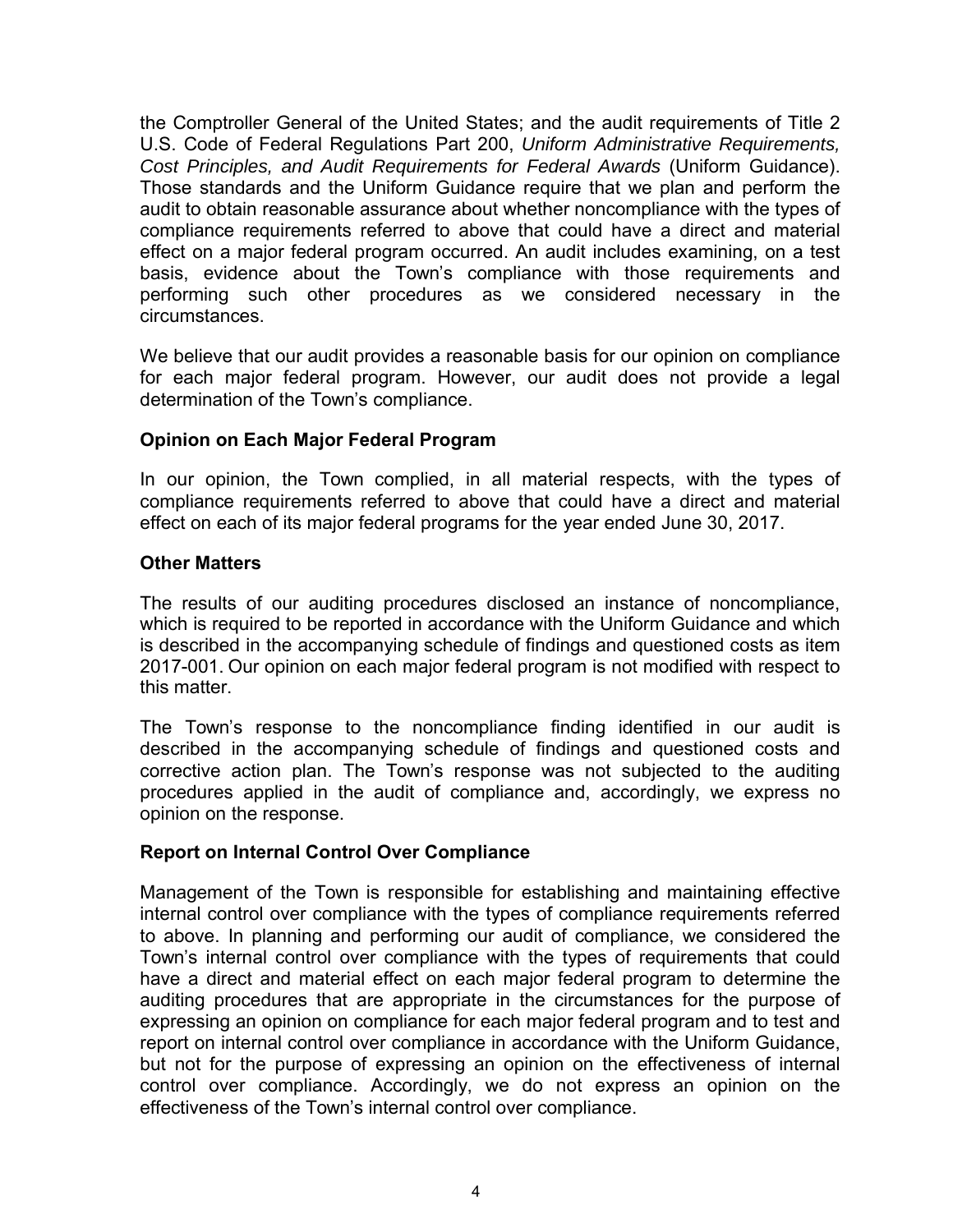A *deficiency in internal control over compliance* exists when the design or operation of a control over compliance does not allow management or employees, in the normal course of performing their assigned functions, to prevent, or detect and correct, noncompliance with a type of compliance requirement of a federal program on a timely basis. A *material weakness in internal control over compliance* is a deficiency, or combination of deficiencies, in internal control over compliance, such that there is a reasonable possibility that material noncompliance with a type of compliance requirement of a federal program will not be prevented, or detected and corrected, on a timely basis. A *significant deficiency in internal control over compliance* is a deficiency, or a combination of deficiencies, in internal control over compliance with a type of compliance requirement of a federal program that is less severe than a material weakness in internal control over compliance, yet important enough to merit attention by those charged with governance.

Our consideration of internal control over compliance was for the limited purpose described in the first paragraph of this section and was not designed to identify all deficiencies in internal control over compliance that might be material weaknesses or significant deficiencies. We did not identify any deficiencies in internal control over compliance that we consider to be material weaknesses. However, material weaknesses may exist that have not been identified.

#### **Purpose of This Report**

The purpose of this report on internal control over compliance is solely to describe the scope of our testing of internal control over compliance and the results of that testing based on the requirements of the Uniform Guidance. Accordingly, this report is not suitable for any other purpose.

## **Report on Schedule of Expenditures of Federal Awards Required by the Uniform Guidance**

We have audited the financial statements of the governmental activities, the business-type activities, each major fund, and the aggregate remaining fund information of the Town as of and for the year ended June 30, 2017, and the related notes to the financial statements, which collectively comprise the Town's basic financial statements. We issued our report thereon dated June 7, 2018, which contained unmodified opinions on those financial statements. Our audit was conducted for the purpose of forming opinions on the financial statements that collectively comprise the basic financial statements. The accompanying schedule of expenditures of federal awards is presented for purposes of additional analysis as required by the Uniform Guidance and is not a required part of the basic financial statements. Such information is the responsibility of management and was derived from and relates directly to the underlying accounting and other records used to prepare the basic financial statements. The information has been subjected to the auditing procedures applied in the audit of the financial statements and certain additional procedures, including comparing and reconciling such information directly to the underlying accounting and other records used to prepare the basic financial statements or to the basic financial statements themselves, and other additional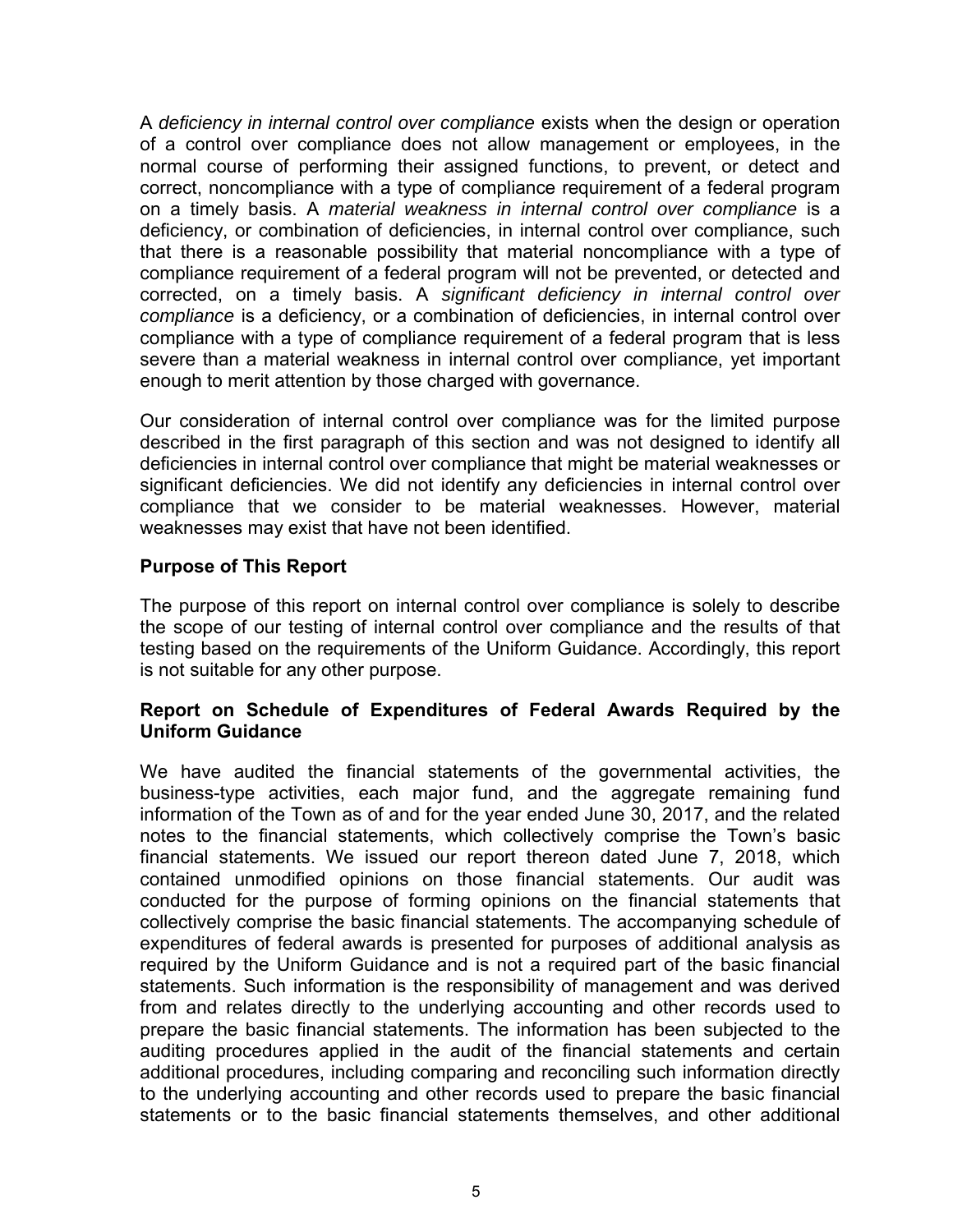procedures in accordance with auditing standards generally accepted in the United States of America. In our opinion, the schedule of expenditure of federal awards is fairly stated in all material respects in relation to the basic financial statements as a whole.

Melanson Heath

June 7, 2018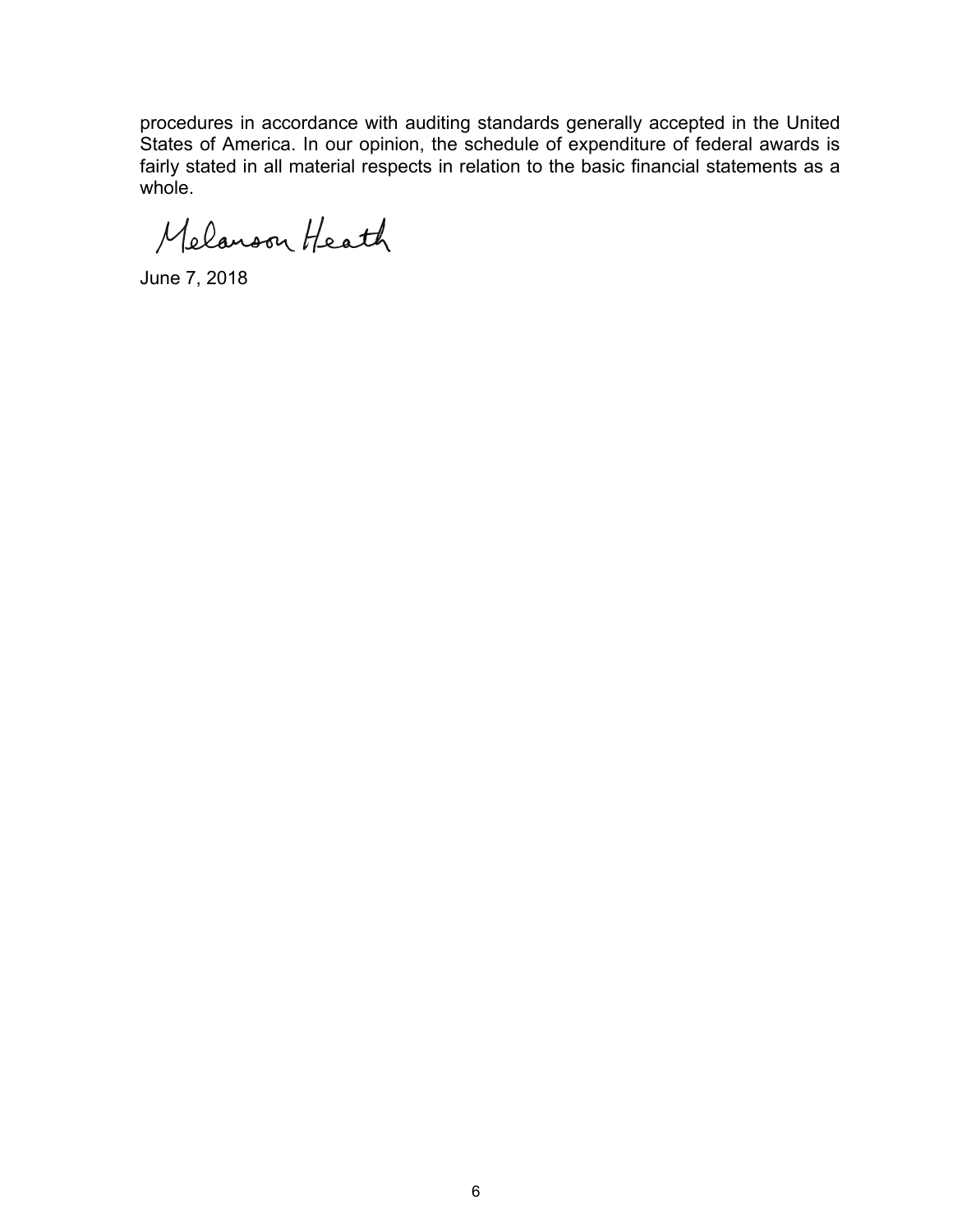Schedule of Expenditures of Federal Awards

For the Year Ended June 30, 2017

| <b>Federal Agency</b><br>Cluster<br>Pass-through Agency<br>Program Title                                                                                                                                                                                        | Federal<br><b>CFDA</b><br>Number | Pass Through<br>Identifying<br>Number          | Federal<br>Expenditures  |  |
|-----------------------------------------------------------------------------------------------------------------------------------------------------------------------------------------------------------------------------------------------------------------|----------------------------------|------------------------------------------------|--------------------------|--|
| U.S. Department of Agriculture<br><b>Child Nutrition Cluster</b><br>Passed Through Massachusetts Department of Elementary and<br>Secondary Education<br>National School Lunch Program - Cash Assistance<br>National School Lunch Program - Non-Cash Assistance  | 10.555<br>10.555                 | 07-161<br>07-161                               | \$<br>445,140<br>138,666 |  |
| <b>Total Child Nutrition Cluster</b>                                                                                                                                                                                                                            |                                  |                                                | 583,806                  |  |
| Total U.S. Department of Agriculture                                                                                                                                                                                                                            |                                  |                                                | 583,806                  |  |
| U.S. Department of Justice<br>Direct Federal Program<br>Equitable Sharing Program (Law Enforcement Trust Fund)<br>Passed Through Massachusetts Executive Office<br>of Public Safety and Security                                                                | 16.922                           | N/A                                            | 5,350                    |  |
| Edward Byrne Memorial Justice Assistance Grant Program                                                                                                                                                                                                          | 16.738                           | <b>UNAVAILABLE</b>                             | 8,660                    |  |
| Total U.S. Department of Justice                                                                                                                                                                                                                                |                                  |                                                | 14,010                   |  |
| U.S. Department of Education<br><b>Special Education Cluster</b><br>Passed Through Massachusetts Department of Elementary<br>and Secondary Education<br>Special Education Grants to States<br>Special Education Grants to States - Program Improvement          | 84.027<br>84.027                 | 240-128-6-0161-Q<br>274-219-6-0161-Q           | 688,359<br>29,766        |  |
| Passed Through Massachusetts Department of Early<br><b>Education and Care</b><br>Special Education Preschool Grants                                                                                                                                             | 84.173                           | 26216LUDLOWPUBLICSCH                           | 33,367                   |  |
| <b>Total Special Education Cluster</b>                                                                                                                                                                                                                          |                                  |                                                | 751,492                  |  |
| Passed Through Massachusetts Department of Elementary<br>and Secondary Education<br>Title I Grants to Local Educational Agencies<br>Improving Teacher Quality State Grants                                                                                      | 84.010<br>84.367                 | 0305-070369-2016-0161<br>0140-077371-2016-0161 | 300,860<br>65,492        |  |
| Total U.S. Department of Education                                                                                                                                                                                                                              |                                  |                                                | 1,117,844                |  |
| U.S. Department of Health and Human Services<br><b>Aging Cluster</b><br>Passed Through Massachusetts Department of Health and<br><b>Human Services</b><br>Special Programs for the Aging Title III, Part B Grants for<br>Supportive Services and Senior Centers | 93.044                           | UNAVAILABLE                                    | 1,750                    |  |
| Total U.S. Department of Health and Human Services                                                                                                                                                                                                              |                                  |                                                | 1,750                    |  |
| <b>Total Federal Expenditures</b>                                                                                                                                                                                                                               |                                  |                                                | \$1,717,410              |  |

The accompanying notes are an integral part of this schedule.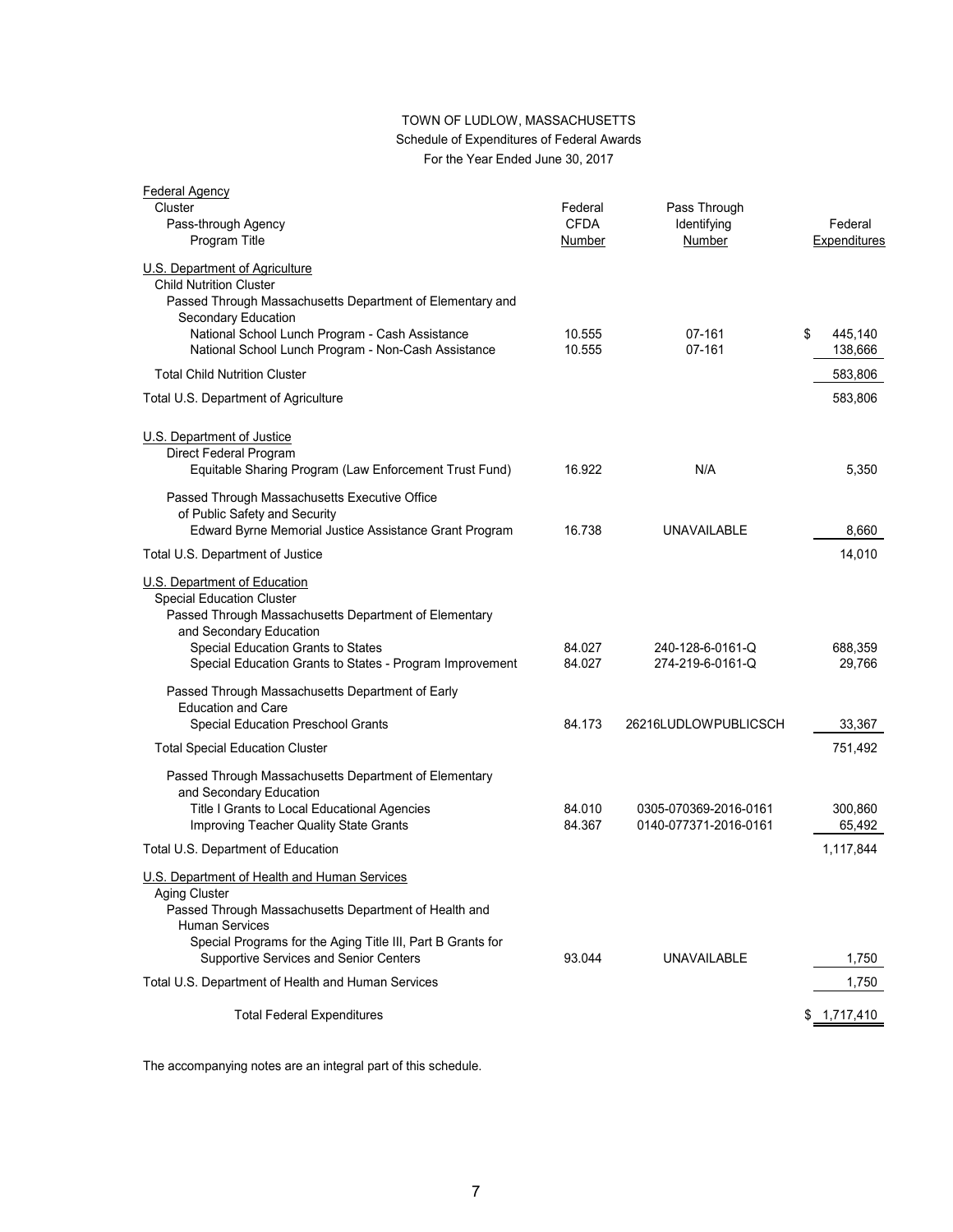Notes to the Schedule of Expenditures of Federal Awards

For the Year Ended June 30, 2017

### *Note 1. Basis of Presentation*

The accompanying schedule of expenditures of federal awards (the "Schedule") includes the federal award activity of the Town under programs of the federal government for the year ended June 30, 2017. The information in this schedule is presented in accordance with the requirements of Title 2 U.S. Code of Federal Regulations Part 200*, Uniform Administrative Requirements, Cost Principles, and Audit Requirements for Federal Awards* (Uniform Guidance). Because the Schedule presents only a selected portion of the operations of the Town, it is not intended to and does not present the financial position, changes in net position or cash flows of the Town**.**

## *Note 2. Summary of Significant Accounting Policies*

- Expenditures reported on the Schedule are reported on the modified accrual basis of accounting. Such expenditures are recognized following the cost principles contained in the Uniform Guidance, wherein certain types of expenditures are not allowable or are limited to reimbursement.
- The amounts reported for the National School Lunch Program Non-Cash Assistance represent the fair value of commodities provided by the Commonwealth.
- The Town has elected not to use the 10-percent de minimis indirect cost rate as allowed under the Uniform Guidance.

#### *Note 3. Subrecipients*

The Town provided no federal awards to subrecipients in fiscal year 2017.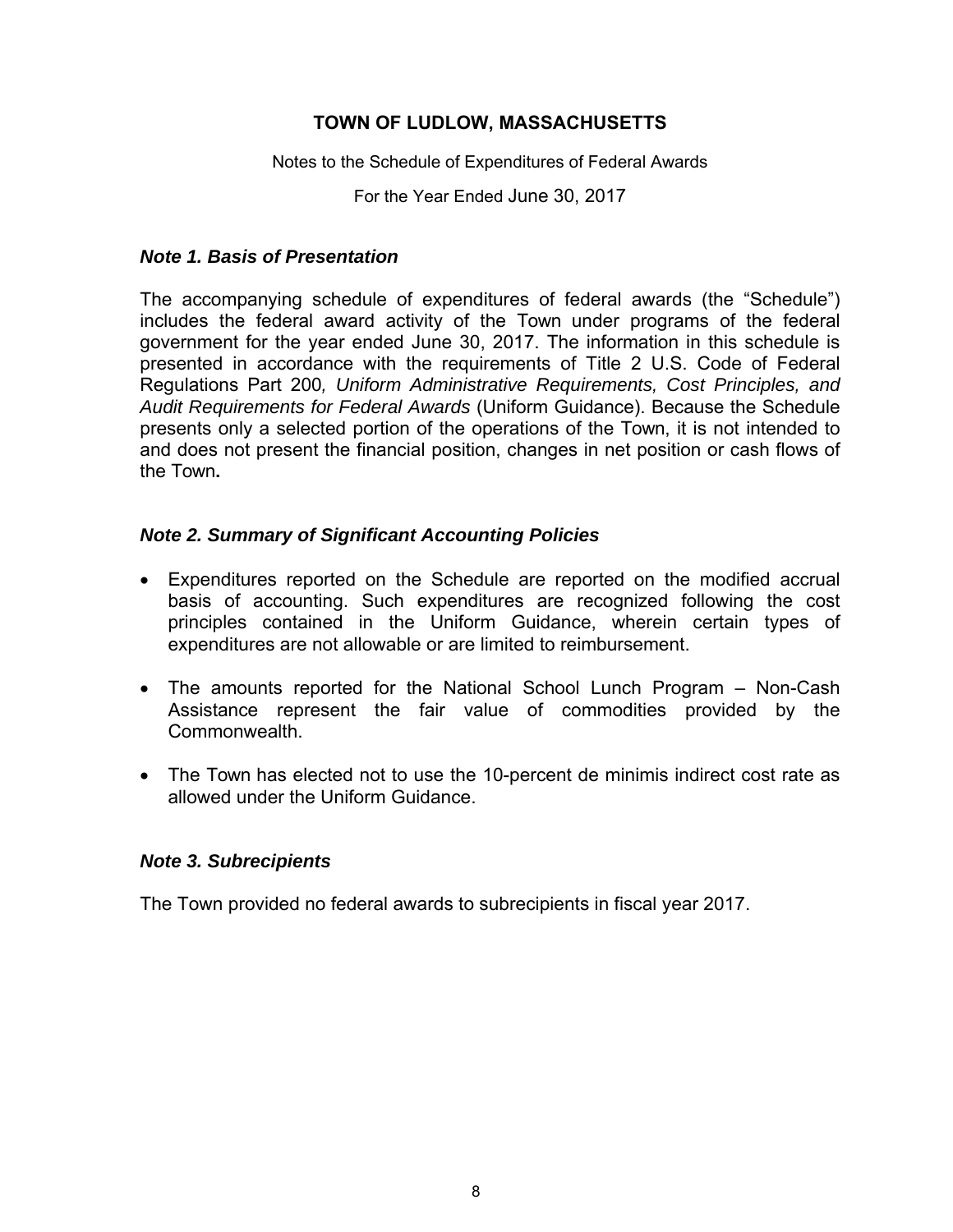Schedule of Findings and Questioned Costs

For the Year Ended June 30, 2017

# **SECTION I - SUMMARY OF AUDITORS' RESULTS**

#### Financial Statements

| Type of auditors' report issued:                                                                         | <b>Unmodified</b>                  |  |                                |        |                   |
|----------------------------------------------------------------------------------------------------------|------------------------------------|--|--------------------------------|--------|-------------------|
| Internal control over financial reporting:                                                               |                                    |  |                                |        |                   |
| Material weakness(es) identified?                                                                        |                                    |  | $\rule{1em}{0.15mm}$ yes       | $X$ no |                   |
| Significant deficiencies identified?<br>$\bullet$                                                        |                                    |  | yes                            |        | $X$ none reported |
| Noncompliance material to financial state-<br>ments noted?                                               |                                    |  | yes                            | $X$ no |                   |
| <b>Federal Awards</b>                                                                                    |                                    |  |                                |        |                   |
| Internal control over major programs:                                                                    |                                    |  |                                |        |                   |
| Material weakness(es) identified?<br>٠                                                                   |                                    |  | ______ yes ____ <u>X</u> __ no |        |                   |
| Significant deficiencies identified?                                                                     |                                    |  | yes                            |        | $X$ none reported |
| Type of auditors' report issued on compliance for<br>major programs:                                     | Unmodified                         |  |                                |        |                   |
| Any audit findings disclosed that are<br>required to be reported in accordance with<br>2 CFR 200.516(a)? |                                    |  | yes                            | $X$ no |                   |
| Identification of major programs:                                                                        |                                    |  |                                |        |                   |
| <b>CFDA Number(s)</b>                                                                                    | Name of Federal Program or Cluster |  |                                |        |                   |
| 84.027 / 84.173                                                                                          | <b>Special Education Cluster</b>   |  |                                |        |                   |
| Dollar threshold used to distinguish<br>between type A and type B programs:                              |                                    |  | \$750,000                      |        |                   |
| Auditee qualified as low-risk auditee?                                                                   |                                    |  | yes                            | $X$ no |                   |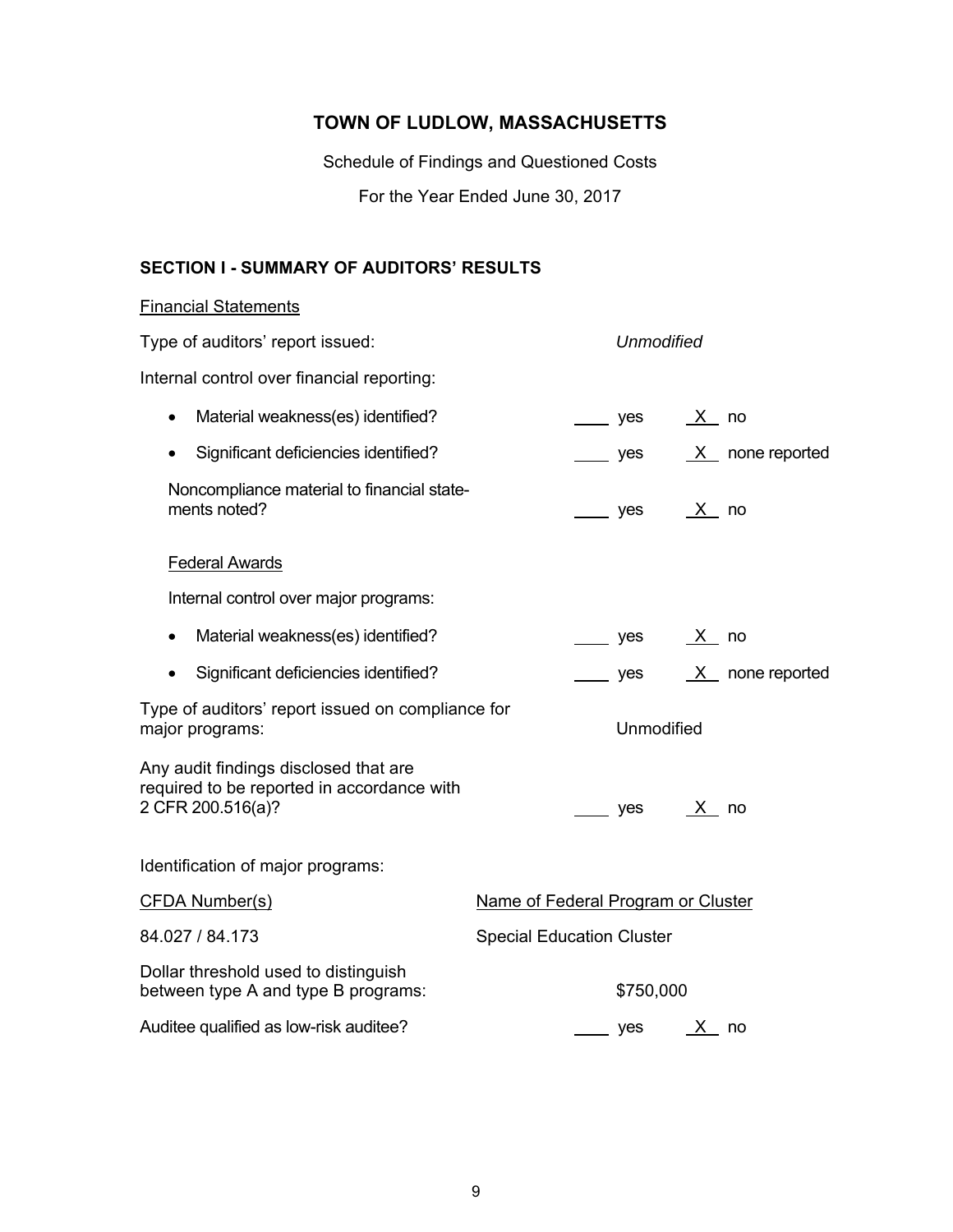#### **SECTION II - FINANCIAL STATEMENT FINDINGS**

None.

#### **SECTION III - FEDERAL AWARDS FINDINGS AND QUESTIONED COSTS**

#### **2017-001 Document Policies and Procedures Over Federal Awards**

#### **Federal Program(s) Information**

**Cluster/Program:** All Federal Programs

#### **Type of Finding**

Compliance – Other Matters

#### **Criteria or Specific Requirement**

OMB's Uniform Administrative Requirements, Cost Principles, and Audit Requirements for Federal Awards (UG) established significant new requirements related to Federal awards. The new requirements stipulate that federal award recipients must document their policies and procedures over certain aspects of financial and program management. Specifically, written policies are required for the following:

- Cash management
- Determination of allowable costs
- Employee travel
- Procurement
- Subrecipient monitoring and management

#### **Condition and Context**

The Town has not formalized written policies and procedures related to Federal awards required under Uniform Guidance.

#### **Cause**

Weaknesses in the formal documentation of internal controls.

#### **Effect**

There are no questioned costs as a result of this finding as there are no costs directly associated with this compliance requirement.

#### **Recommendation**

We recommend the Town ensure that written policies and procedures are compiled and adopted.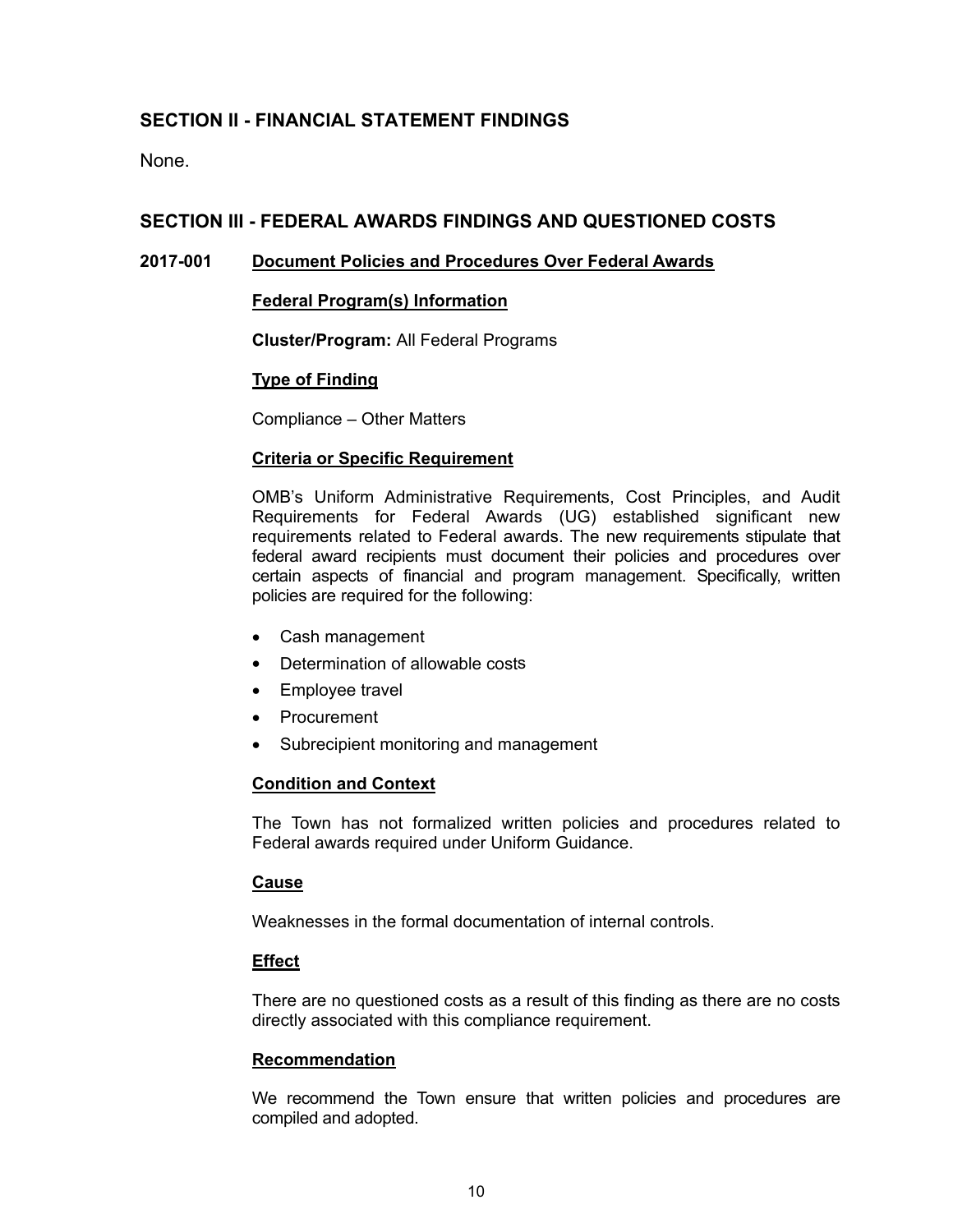## **Views of Responsible Official and Planned Corrective Action**

Management's views and corrective action plan are included at the end of this report after the schedule of prior year findings.

# **SECTION IV - SCHEDULE OF PRIOR YEAR FINDINGS**

There were no findings in the prior year.